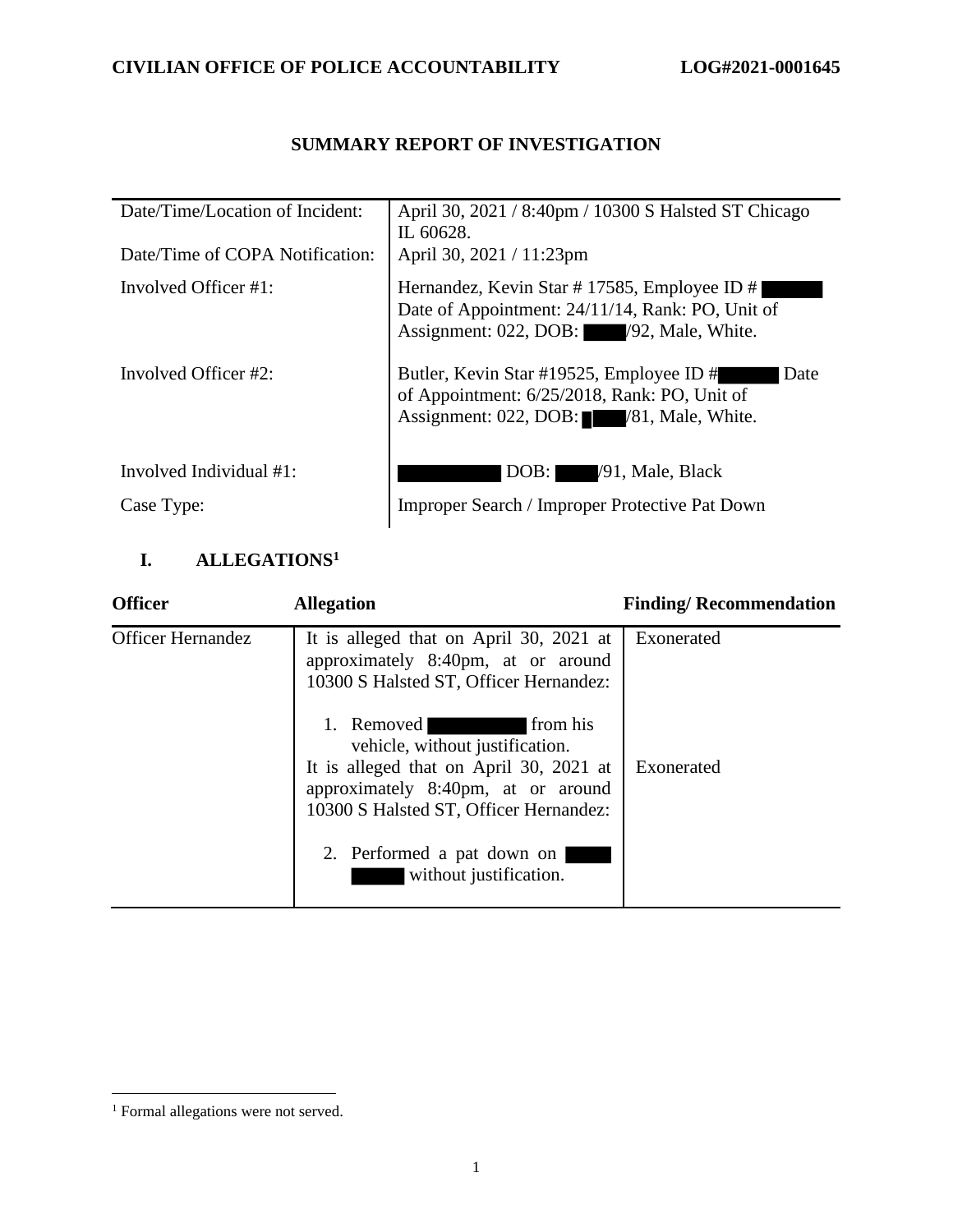#### **II. SUMMARY OF EVIDENCE**

In an **interview with COPA**, on May 3, 2021, the complainant **(a)**, alleged that Officer Hernandez, Kevin had removed from his vehicle and performed a protective pat down without justification. told COPA investigators that Officer Hernandez instructed him to step out of the vehicle and performed a weapon pat down on the bulging pocket area of his hoody.<sup>2</sup> stated that when he asked Officer Hernandez for his badge number, Officer Hernandez became angry and gave him two traffic tickets.<sup>3</sup> stated that Officer Butler confirmed that his vehicle lights were functioning properly <sup>4</sup> and handed him envelopes so that he could mail his citations.<sup>5</sup> stated that he had to ask both of the officers for their badge numbers numerous times before the officers wrote their names down and issued their names to the complainant.<sup>6</sup>

**Body Worn Camera (BWC) of Officer Hernandez** showed that Officer Hernandez approached the complainant's vehicle. The rear vehicle lights and license plate lights were off.<sup>7</sup> Officer Hernandez began his interaction with the by informing him that his license plate lights and taillights were off.<sup>8</sup> Officer Hernandez identifies an open container of alcohol next to the and asked if he had been drinking, and replied no.<sup>9</sup> Officer Hernandez asked if he had anything in the vehicle that was not supposed to have. When Officer Hernandez asked about the bottle of alcohol next to the complainant lifted the alcohol container and indicated that it was old. Officer Hernandez instructed to step out of the vehicle. then exited the vehicle.<sup>10</sup> Officer Hernandez performed a protective pat down on the bulging front pocket area of  $\blacksquare$  hoodie.<sup>11</sup> The asked Officer Hernandez for his badge number, Officer Hernandez replied, "Yeah man, its right here". stated that he did not understand why he was being pulled out of the vehicle. Officer Hernandez explained to  $\blacksquare$  that he was pulled out of the vehicle because it was illegal to have his lights were off and that he would be receiving a ticket. $12$ 

Officer Hernandez then showed that his taillights and license plate lights were off. informed Officer Hernandez that he did not understand why his lights were not functioning correctly and Officer Hernandez explained that regardless, it was illegal.<sup>13</sup> The asked Officer Hernandez for a copy of both officers' badges. In response, Officer Hernandez wrote down his name, badge, and gave it to  $14$  Officer Butler instructed to turn his lights on.

- <sup>7</sup> Att. 8 Timestamp 01:59 02:01
- <sup>8</sup> Att. 8 Timestamp 02:12 02:17
- <sup>9</sup> Att. 8 Timestamp 02:18 02:21
- <sup>10</sup> Att. 8 Timestamp 03:03 03:09
- <sup>11</sup> Att. 8 Timestamp 03:17 03:23
- <sup>12</sup> Att. 8 Timestamp 03:28 03:50

<sup>2</sup> Att. 4 Timestamp 07:00 - 07:41

<sup>3</sup> Att. 4 Timestamp 08:01 - 08:17 <sup>4</sup> Att. 4 Timestamp 08:24 - 08:46

<sup>5</sup> Att. 4 Timestamp 34:53 - 35:10

<sup>6</sup> Att. 4 Timestamp 37:10 - 37:33

<sup>13</sup> Att. 8 Timestamp 03:57 - 04:37

<sup>14</sup> Att. 8 Timestamp 05:55 - 07:13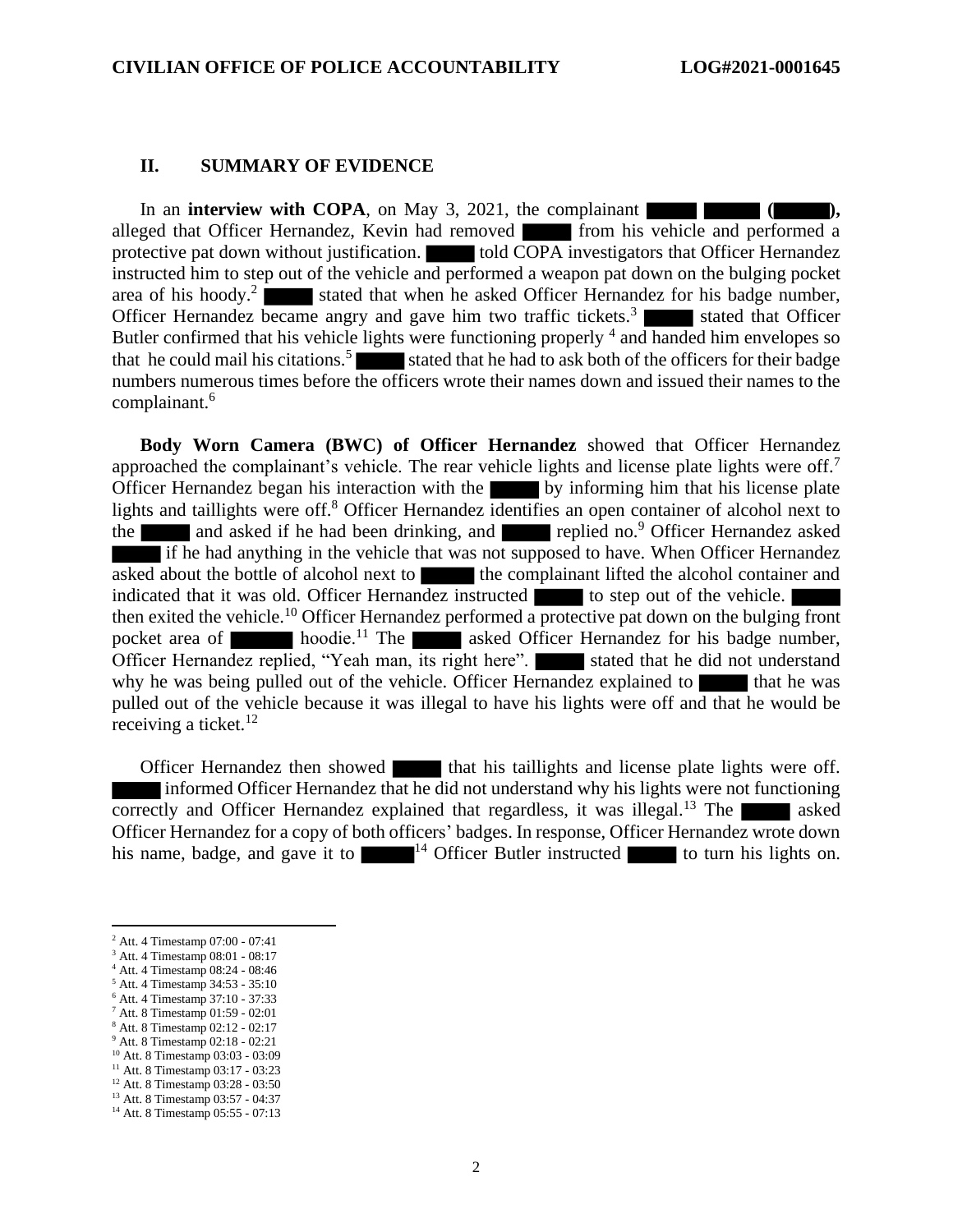stated that he tried to do so, and the lights were not operating. Officer Butler then gave his badge number to  $15$ 

### **III. ANALYSIS AND CONCLUSION**

During a valid traffic stop, an officer may order the driver and passengers out of the vehicle without violating the Fourth Amendment. *Pennsylvania v. Mimms,* [434 U.S. 106, 112 n. 6, 98 S.Ct.](https://1.next.westlaw.com/Link/Document/FullText?findType=Y&serNum=1978145388&pubNum=708&originatingDoc=I1cb16459232311e088699d6fd571daba&refType=RP&originationContext=document&transitionType=DocumentItem&contextData=(sc.DocLink))  [330, 54 L.Ed.2d 331 \(1977\);](https://1.next.westlaw.com/Link/Document/FullText?findType=Y&serNum=1978145388&pubNum=708&originatingDoc=I1cb16459232311e088699d6fd571daba&refType=RP&originationContext=document&transitionType=DocumentItem&contextData=(sc.DocLink)) <sup>16</sup> *Maryland v. Wilson,* [519 U.S. 408, 412, 117 S.Ct. 882, 137 L.Ed.2d](https://1.next.westlaw.com/Link/Document/FullText?findType=Y&serNum=1997053709&pubNum=708&originatingDoc=I1cb16459232311e088699d6fd571daba&refType=RP&originationContext=document&transitionType=DocumentItem&contextData=(sc.DocLink))  [41 \(1997\).](https://1.next.westlaw.com/Link/Document/FullText?findType=Y&serNum=1997053709&pubNum=708&originatingDoc=I1cb16459232311e088699d6fd571daba&refType=RP&originationContext=document&transitionType=DocumentItem&contextData=(sc.DocLink)) In addition, in the course of his investigation, an officer may also legally conduct a productive pat-down for weapons to ensure the safety of all parties. *Terry v. Ohio,* [392 U.S. 1, 21,](https://1.next.westlaw.com/Link/Document/FullText?findType=Y&serNum=1968131212&pubNum=708&originatingDoc=Id6fa8f22645811e1b71fa7764cbfcb47&refType=RP&originationContext=document&transitionType=DocumentItem&contextData=(sc.Search))  [88 S.Ct. 1868, 20 L.Ed.2d 889\(1968\).](https://1.next.westlaw.com/Link/Document/FullText?findType=Y&serNum=1968131212&pubNum=708&originatingDoc=Id6fa8f22645811e1b71fa7764cbfcb47&refType=RP&originationContext=document&transitionType=DocumentItem&contextData=(sc.Search)) When an officer fears for their safety during a consensual encounter, they can order a civilian to submit to a protective pat-down to search for a weapon. A protective pat down is a limited search during an investigatory stop, such as the one conducted in this incident, in which an officer conducts a pat down of the outer clothing of a person for weapons for the protection of the sworn member or others in the area. If, during a protective pat-down of the outer clothing, the officer touches an object which he/she reasonably believes is a weapon, the officer may reach into that area of the clothing and retrieve the object.<sup>17</sup>

While **argues that the Officer Hernandez improperly searched him, based upon the** BWC Hernandez conducted a protective pat-down of when he observed a bulge in the front pocket of sweatshirt. Furthermore, in his interview with COPA investigators, voluntarily admitted that there was a bulge in his sweatshirt pocket.<sup>18</sup> Based upon this observation, Officer Hernandez was justified in performing a protective pat down of Plaintiff's garments to ensure he was unarmed. Thus, just as the stop of vehicle was justified, so was Hernandez' pat down of the

Based upon the facts and evidence, including the BWC footage, statement offered by the complainant **and the citations issued, COPA finds by clear and convincing evidence** that Officer Hernandez actions were within policy. Officer Hernandez explained the reason for the traffic stop to the complainant. Officer Hernandez additionally explained to the complainant the reason for the citations the complainant received. Officer Hernandez and Officer Butler provided their name and badge number upon request. In addition, both officers had their badge numbers clearly displayed at all times. Furthermore, Hernandez pat-down of was reasonable based on the circumstances. Finally, both officers remained professional throughout the duration of the traffic stop with no misconduct.

Therefore, COPA finds Officer Hernandez **Exonerated**.

<sup>17</sup> Special Order S04-13-09

<sup>15</sup> Att. 6 Timestamp 08:41 – 09:10

<sup>&</sup>lt;sup>16</sup> In *Mimms*, the State freely conceded the officer had no reason to suspect foul play from the particular driver at the time of the stop, there having been nothing unusual or suspicious about his behavior. It was apparently his practice to order all drivers out of their vehicles as a matter of course whenever they had been stopped for a traffic violation. The State argued that this practice was adopted as a precautionary measure to afford a degree of protection to the officer and that it may be justified on that ground. Establishing a face-to-face confrontation diminishes the possibility, otherwise substantial, that the driver can make unobserved movements; this, in turn, reduces the likelihood that the officer will be the victim of an assault. *Id.* at 333.

<sup>18</sup> Att. 4 Timestamp 15:15; 16:33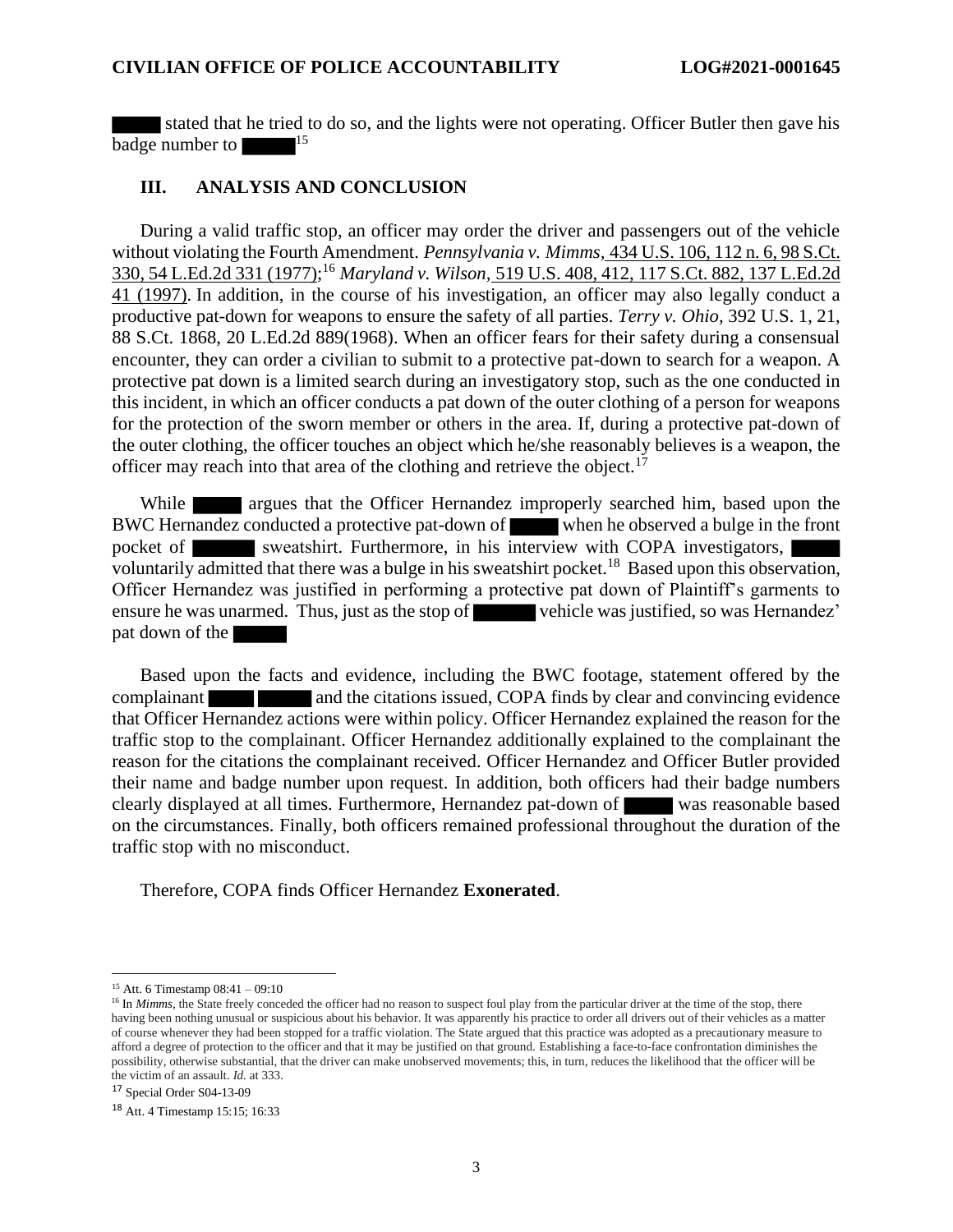Approved:

7/26/2021

\_\_\_\_\_\_\_\_\_\_\_\_\_\_\_\_\_\_\_\_\_\_\_\_\_\_\_\_\_\_\_\_\_\_ \_\_\_\_\_\_\_\_\_\_\_\_\_\_\_\_\_\_\_\_\_\_\_\_\_\_\_\_\_\_\_\_\_\_ Matthew Haynam *Deputy Chief Administrator* 

Date